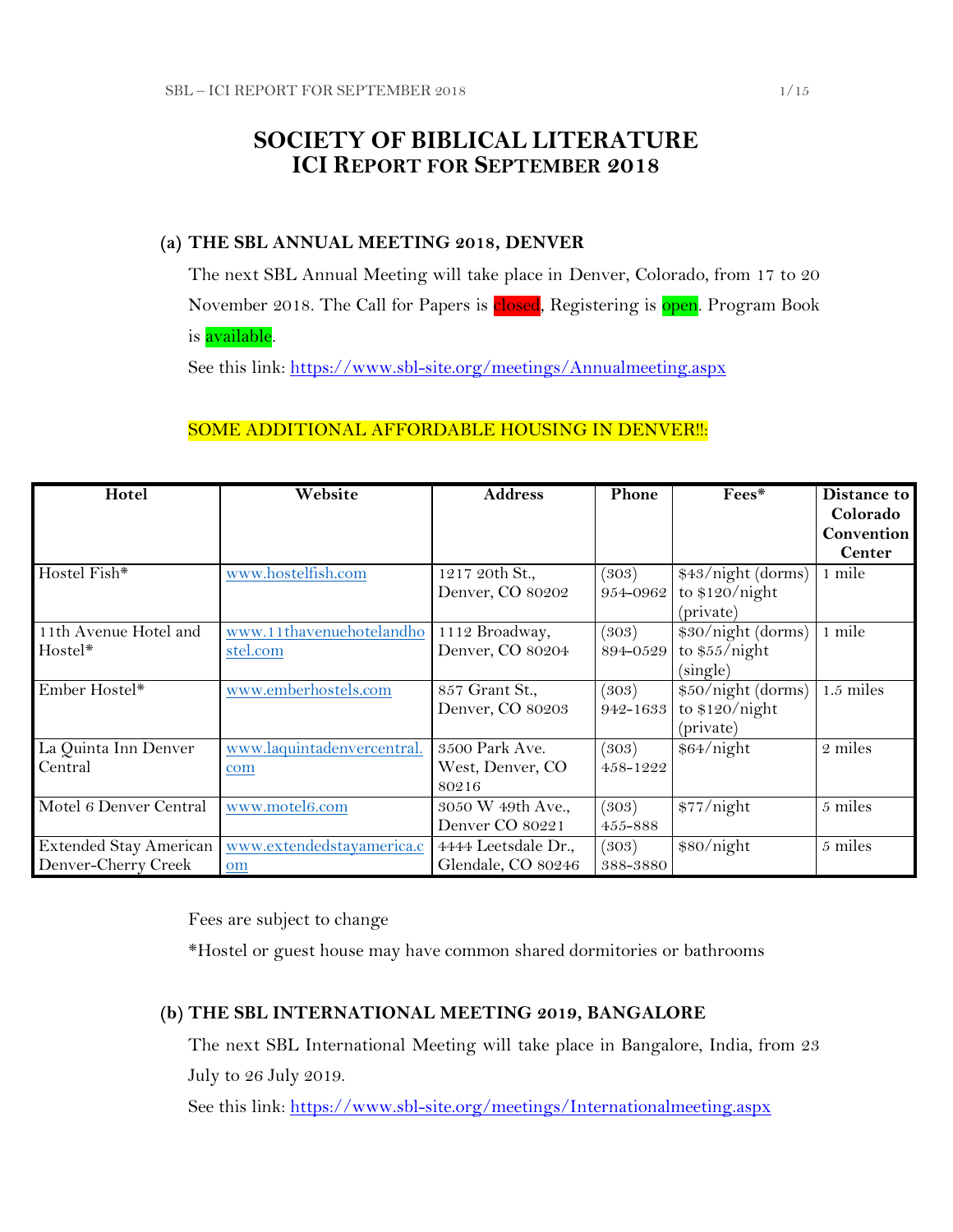**Visa letters for travel to the Annual or International Meetings** In order to facilitate attendance by those in ICI countries at SBL Congresses, **[Samantha Spitzner](mailto:samantha.spitzner@sbl-site.org)** has been appointed as the SBL visa coordinator. Samantha will advise members who need visas in order to travel to and participate in the Annual or International Meetings. She will not prepare applications, but will be a source of information to aid members in submitting applications and will provide letters of intent if needed by those participating in the meeting as presenters or committee members. For more information, please contact Samantha directly.

#### **SBL INTERNATIONAL TRAVEL AWARDS**

As of **December 1, 2018**, the SBL Travel Grant program will begin accepting Applications.

#### **Deadlines**

1 December 2018: International Travel Award application opens.

15 February 2019: Deadline – Application form and recommendation letter.

15 April 2019: Award decisions will be announced.

The SBL International Travel Awards offer opportunities to current SBL members outside North America to attend the Annual or International Meeting, to participate in the program, to enhance their professional development, and to build their network with fellow scholars. These grants help facilitate the work of Program Units and the International Cooperation Initiative ("ICI"). These grants are intended to support underrepresented and underresourced scholars. As such, preference will be given to women, people of historically underrepresented ethnicities, and members from **[ICI-qualifying countries](https://www.sbl-site.org/assets/pdfs/ICIcountries.pdf)**. A key criterion is an applicant's demonstrable financial need.

Four International Travel Award Panels (ITAP) will administer the awards each year, serving four geographic regions: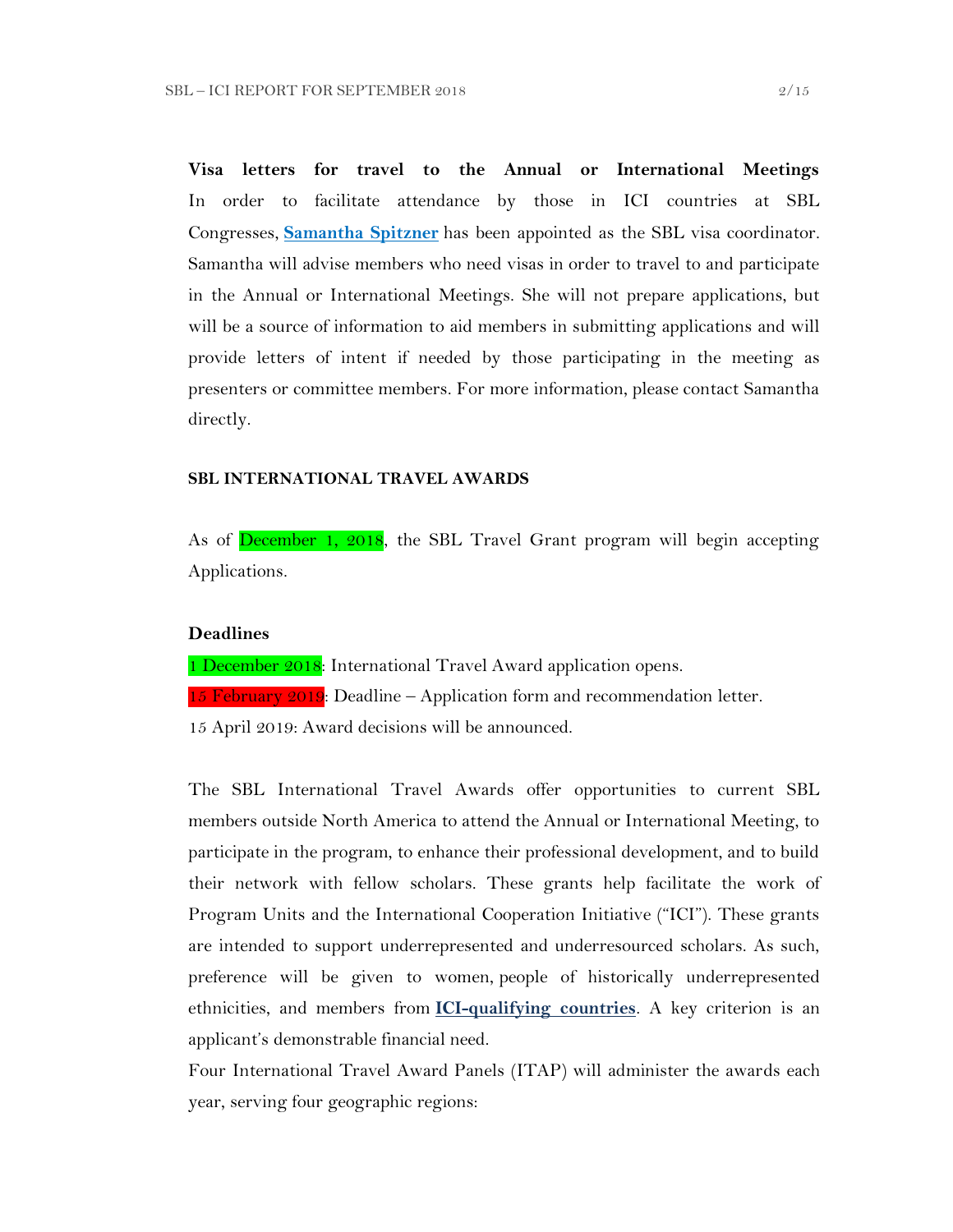- Africa and Middle East
- Asia and Pacific
- Eastern Europe
- Latin America and Caribbean

For awards offered in 2018, each ITAP will administer \$3,000 in awards in each region. The panels may determine the best distribution of funds (e.g., as one \$1000 and one \$2000 award, or as three awards of \$1000 each). The applicants must attend the Annual or International Meetings, but may or may not participate in the program, depending upon their needs expressed in the application. All grants include lodging (one room, single or shared) for four nights and complimentary meeting registration. Recipients may not have attended an Annual or International Meeting within the last five (5) years.

<https://www.sbl-site.org/membership/AMtravelgrant.aspx>

#### (c) **PUBLICATION IN [ANCIENT NEAR EAST MONOGRAPHS](http://www.sbl-site.org/publications/Books_ANEmonographs.aspx) (ANEM)**

ANEM is a series that was established by the SBL at the request of the International Cooperation Initiative (ICI), jointly published with the Universidad Católica Argentina's Centro de Estudios de Historia del Antiguo Oriente (CEHAO) and co-edited by Jeffrey Stackert and Juan Manuel Tebes. The series publishes volumes on the Ancient Near East (including ancient Israel) both in print and electronically, making them freely available for download. Paperback and hardback versions of the volumes are available, for a reasonable price.

To view the volumes published in the series, please go to

[http://www.sbl-site.org/publications/Books\\_ANEmonographs.aspx](http://www.sbl-site.org/publications/Books_ANEmonographs.aspx) (SBL English version)

<http://www.uca.edu.ar/anem> (CEHAO Spanish version)

The latest volume in ANEM is:

#### **Invention of the First-Century Synagogue**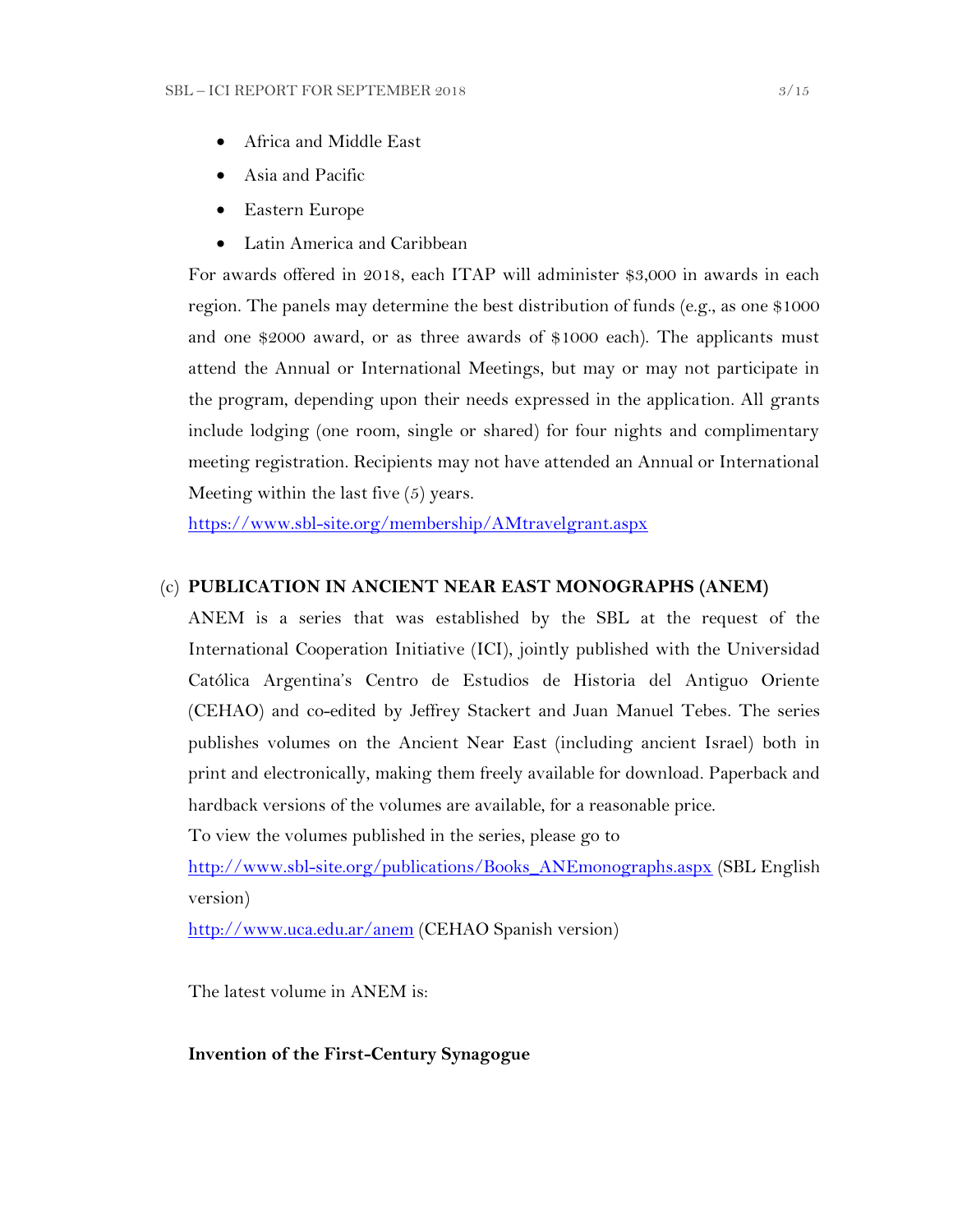## **By Lidia D. Matassa, edited by Jason M. Silverman, and J. Murray Watson, ANEM 22. Atlanta: SBL Press, 2018.**

Crucial insights into the difficult issues in early synagogue identification.

This work critically reevaluates the scholarship surrounding the identification of first-century synagogues at five key sites: Delos, Jericho, Herodium, Masada, and Gamla. These sites are consistently used in modern scholarship as comparators for all other early synagogues. Matassa reviews the scholarly discourse concerning each site, inspects each site, and examines the excavation reports in conjunction with a thorough analysis of the literary and epigraphic evidence. She uncovers misunderstandings of the site remains by previous scholars and concludes that excavators incorrectly identified synagogues at Delos, Jericho, Masada, and Herodium. In the case of Gamla, however, the identification may be correct.

Features:

A detailed and in-depth study of key archaeological sites that confirms and corrects the current understanding of their remains.

A clear review of the material evidence

More than forty maps, images, and illustrations

Lidia D. Matassa was an independent scholar and founding president of the Irish Association for the Study of the Ancient Near East. She participated in a number of excavations in Israel and helped organize multiple interdisciplinary conferences in Dublin. She coedited Text, Theology, and Trowel: Recent Research into the Hebrew Bible (2011). Matassa passed away suddenly in January 2016.

## **(d) PUBLICATION IN INTERNATIONAL VOICES IN BIBLICAL STUDIES (IVBS)**

IVBS is a series that was established by the SBL at the request of the International Cooperation Initiative (ICI), and which is co-edited by Monica Melanchthon and Jione Havea. IVBS encourages in particular submissions from scholars in the present seven international regions for which it has editorial boards: Africa, Central and Eastern Europe, Latin America, Middle East-South Asia, Northeast Asia, Pacific, and Southeast Asia. Interregional collaborations are also welcome. IVBS publishes works in English and in any other language for which its editors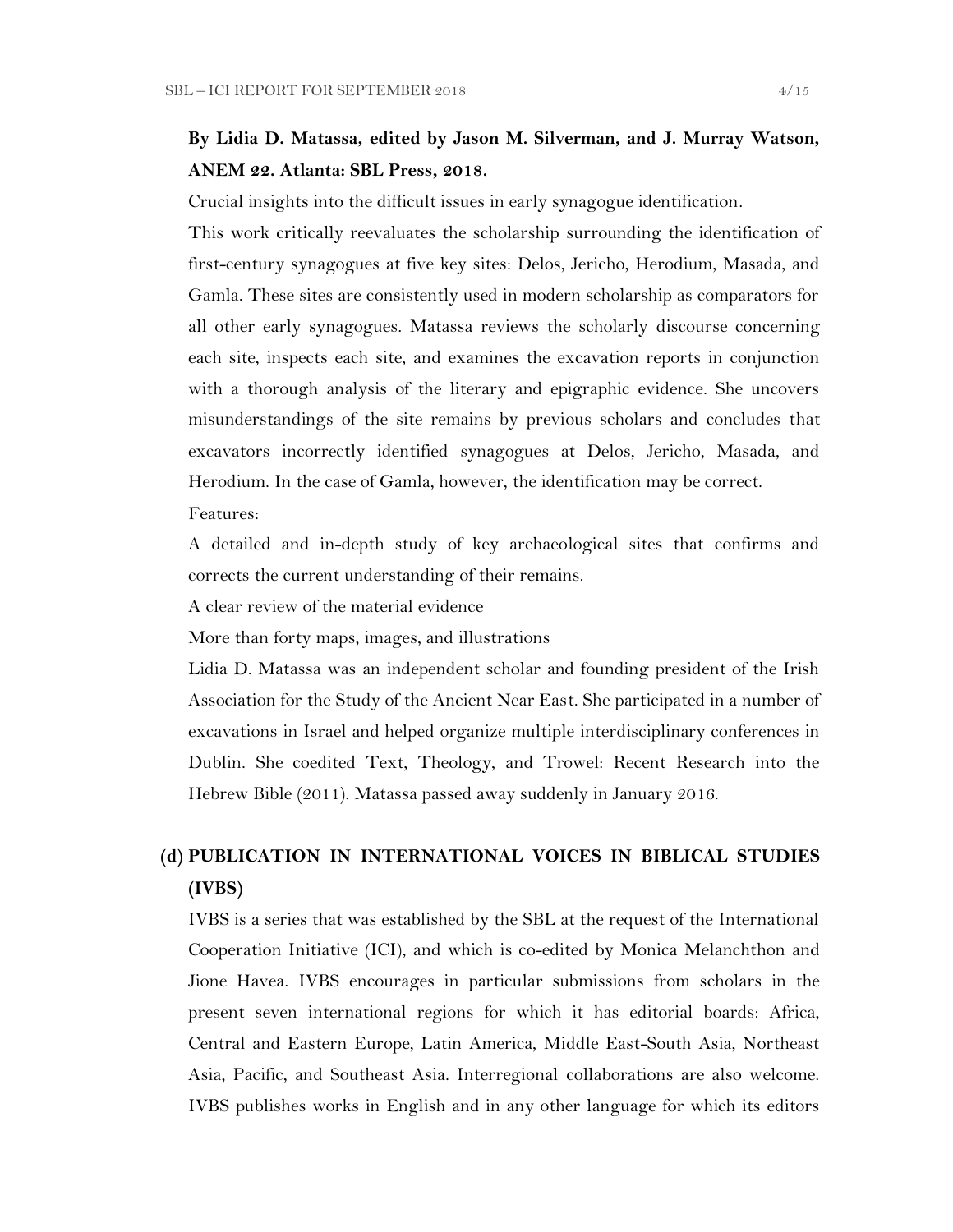can find qualified peer reviewers. Any work published in IVBS is freely available to anyone in perpetuity. The series publishes work generally in the area of reception history and criticism. The scope is not limited to any particular biblical text or historical timeframe. The works will mainly be published in English and, wherever possible, also in primary languages of authors. For more information please go to [http://ivbs.sbl-site.org/home.aspx.](http://ivbs.sbl-site.org/home.aspx) If you would consider publishing your work in this series, feel free to contact one of the two general editors, [Monica Melanchthon](mailto:ivbs2010@gmail.com) or [Jione Havea.](mailto:jioneh@nsw.uca.org.au)

The latest volume in IVBS is:

## **Nofoaiga, V. A Samoan Reading of Discipleship in Matthew. Atlanta: SBL Press, 2017.**

A reading of discipleship as service from the ancient Galilee to contemporary Samoa

The Bible contains a collection of perspectives that should not be privileged over and against the perspectives of readers from other lands.This book offers an alternative understanding of discipleship under the influence of the Samoan tautua (servant), for whom the needs of family and local people are foremost, and approaches in biblical criticism that affirm locatedness of readers. Because discipleship is also about place, which might be in-between spaces, Nofoaiga offers tautuaileva (service in-between spaces) readings of Matthew 4:12–25 and Matthew 7:24–8:22 that emphasize place (Galilee) as well as the marginalized and excluded (the crowd). With the twirlings and ebbings expected from natives of oral cultures, Nofoaiga holds the complexity of tautuaileva in this study and offers it as his contribution to the assembling and assembly of islander criticism.

Features:

*Tautuaileva*, or service in-between spaces or in relational places, as a method of islander criticism.

A critique of traditional interpretations of the meaning of discipleship as abandoning family, duty, and responsibility.

Glossary of important Samoan terms and phrases.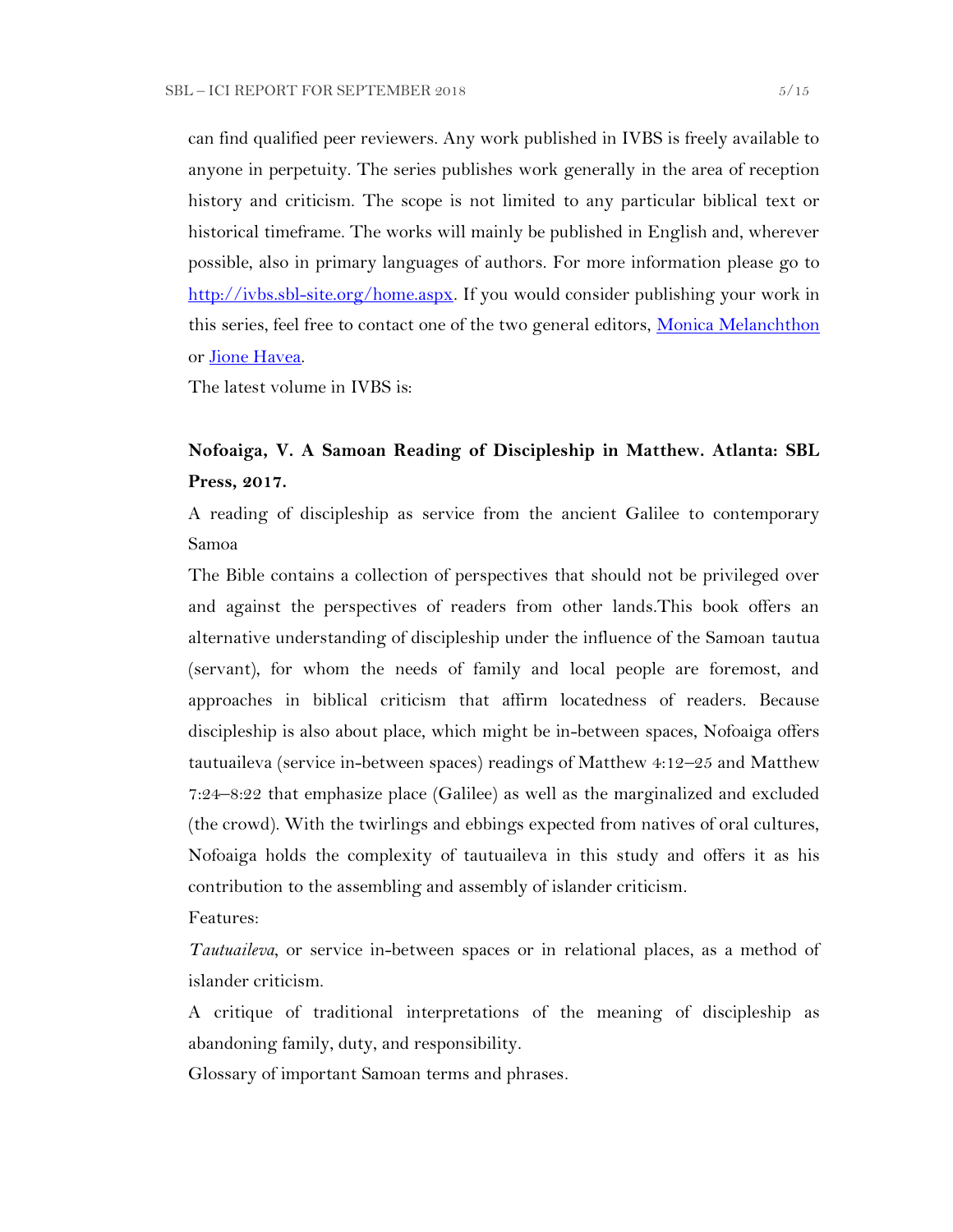#### **(e) PUBLICATIONS: ONLINE BOOKS**

For a **full alphabetic list of all publications available for free in the ICI book repository program**, please go to: [http://www.sbl-site.org/publications/Books\\_ICIbooks.aspx](http://www.sbl-site.org/publications/Books_ICIbooks.aspx)

New books added to the repository!:

**Wiley, Henrietta L., and Christian A. Eberhart, eds. Sacrifice, Cult, and Atonement in Early Judaism and Christianity: Constituents and Critique. Resources for Biblical Study 85. Atlanta: SBL Press, 2017.**

This volume features a selection of presentations delivered at annual conferences of the Society of Biblical Literature for the Sacrifice, Cult, and Atonement section between the years 2011 and 2014. The contributions to this volume deal in various ways with the cult at the Jerusalem Temple that epitomized the religious, cultural, and socio-political identity of Judaism for many centuries.

**von Thaden, Robert H., Jr. Sex, Christ, and Embodied Cognition: Paul's Wisdom for Corinth. Emory Studies in Early Christianity 16. Atlanta: SBL Press, 2017.**

Robert H. von Thaden Jr.'s socio-rhetorical analysis examines Paul's construction of sexual Christian bodies in First Corinthians by utilizing new insights from conceptual integration (blending) theory about the embodied processes of meaning making. Paul's teaching about proper sexual behavior in this letter is best viewed as an example of early Christian wisdom discourse. This discourse draws upon apocalyptic and priestly cognitive frames to increase the rhetorical force of the argument. Reading Paul's argument through the lens of rhetorical invention, von Thaden demonstrates that Paul first attempts to show the Corinthians why sexual immorality is the worst of all bodily sins before shifting rhetorical focus to explain to them how they can best avoid this infraction against the body of Christ.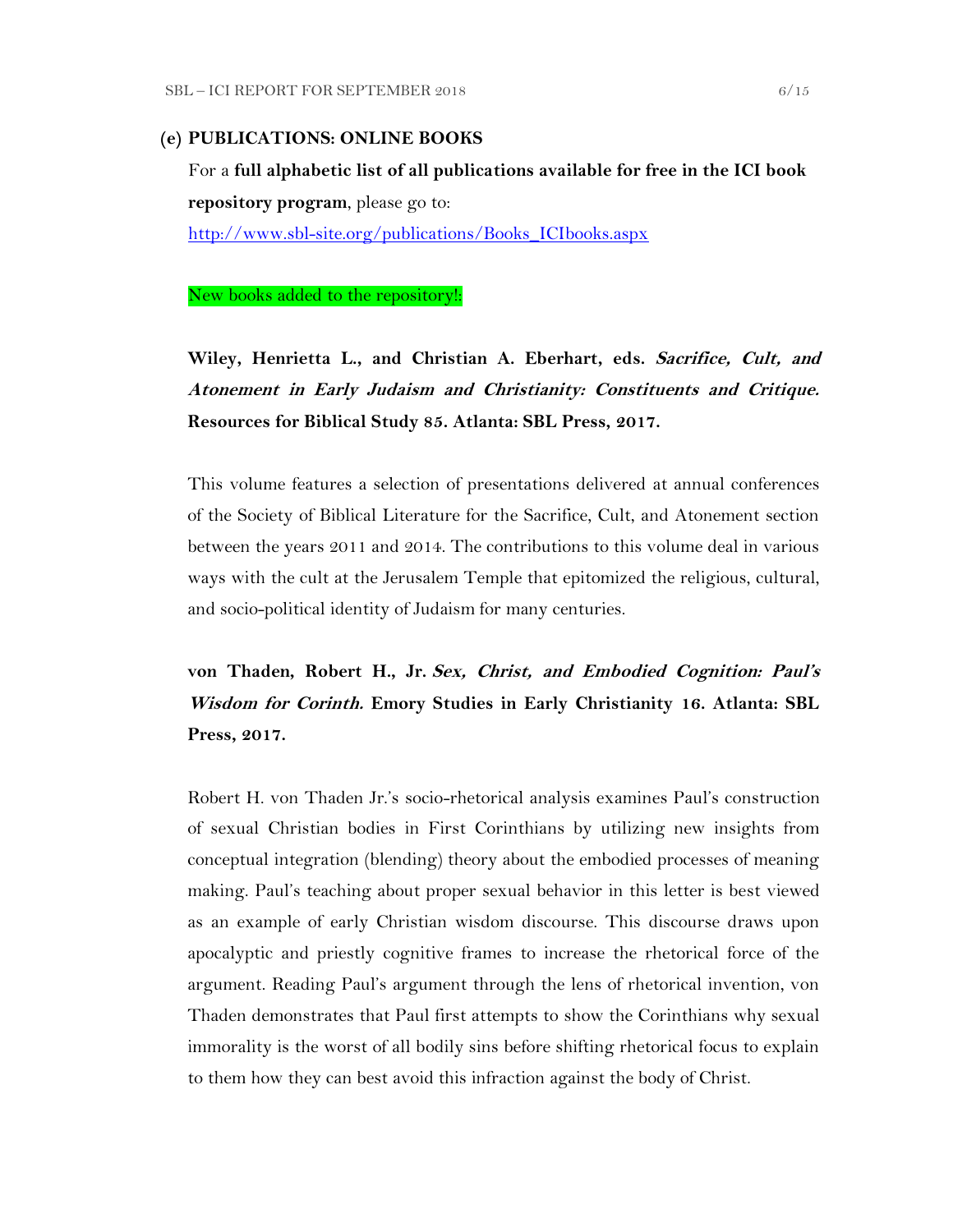**Karner, Gerhard, Frank Ueberschaer, and Burkard M. Zapff, eds. Texts and Contexts of the Book of Sirach/Texte und Kontexte des Sirachbuches. Septuagint and Cognate Studies 66. Atlanta: SBL Press, 2017.**

Thirteen essays, some in German and others in English, tackle the complicated history of textual transmission of Sirach. This book presents the proceedings of an international conference held in 2014 in Eichstaett, Germany on the text of Ben Sira within its historical contexts. Contributors include James K. Aitken, Pierre-Maurice Bogaert, Franz Böhmisch, Anthony J. Forte SJ, Jan Joosten, Otto Kaiser, Siegfried Kreuzer, Jean-Sébastien Rey, Werner Urbanz, Knut Usener, Oda Wischmeyer, Markus Witte, Benjamin G. Wright, and Burkard M. Zapff.

# **Hogan, Karina Martin, Matthew Goff, and Emma Wasserman, eds. Pedagogy in Ancient Judaism and Early Christianity. Early Judaism and Its Literature 41. Atlanta: SBL Press, 2017.**

There is little direct evidence for formal education in the Bible and in the texts of Second Temple Judaism and early Christianity. At the same time, pedagogy and character formation are important themes in many of these texts. This book explores the pedagogical purpose of wisdom literature, in which the concept of discipline (Hebrew musar) is closely tied to the acquisition of wisdom. It examines how and why the concept of musar came to be translated as paideia (education, enculturation) in the Greek translation of the Hebrew Bible (Septuagint), and how the concept of paideia was deployed by ancient Jewish authors writing in Greek. The different understandings of paideia in wisdom and apocalyptic writings of Second Temple Judaism are this book's primary focus. It also examines how early Christians adapted the concept of paideia, influenced by both the Septuagint and Greco-Roman understandings of this concept.

**Culpepper, R. Alan, and Paul N. Anderson, eds. John and Judaism: A Contested Relationship in Context. Resources for Biblical Study 87. Atlanta: SBL Press, 2017.**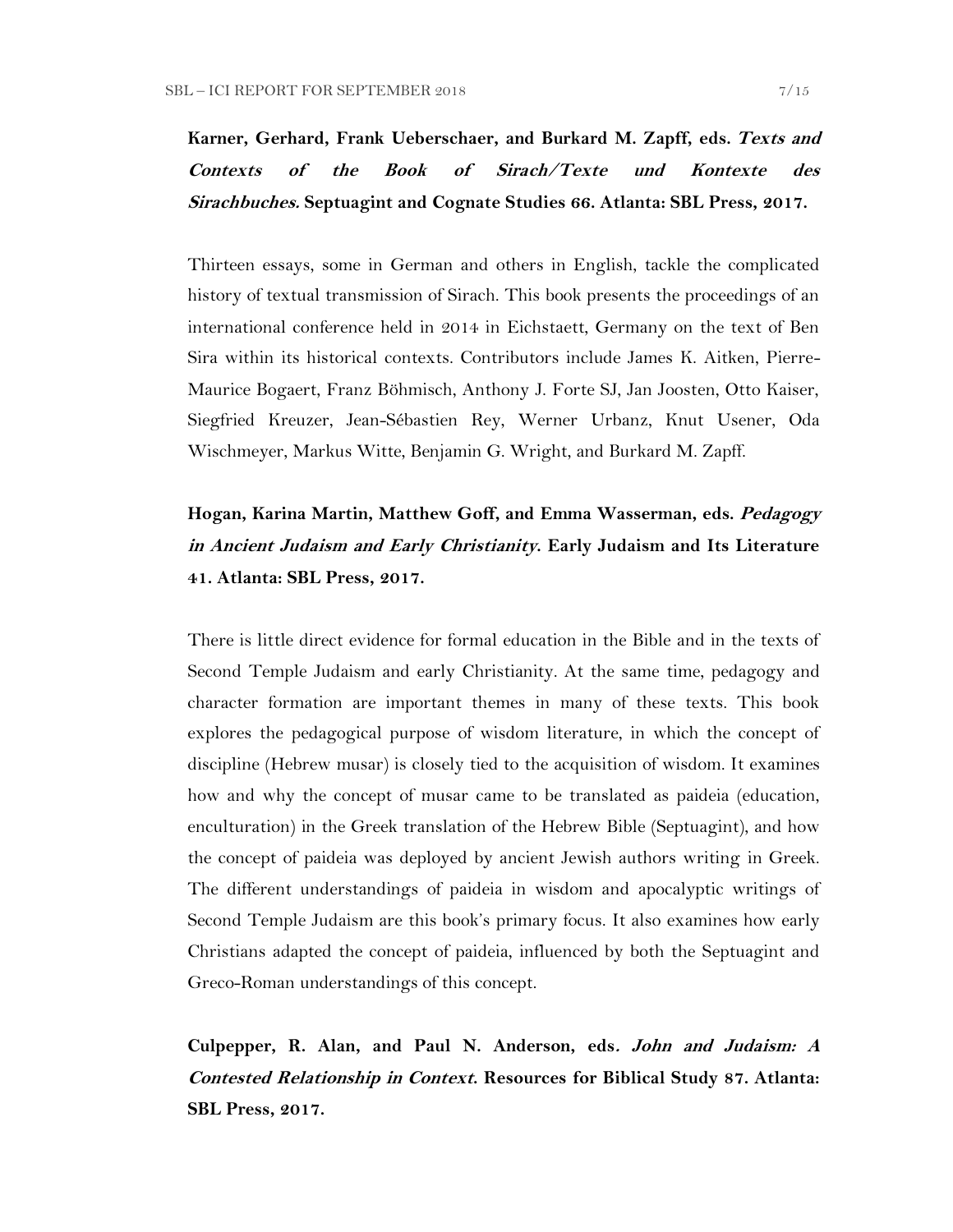The Gospel of John was written during the period of the emergence of Christianity and its separation from Judaism and bears witness to their contested relationship. This volume contains eighteen cutting-edge essays written by an international group of scholars who interpret for students and general readers what the book tells us about first-century Judaism, the separation of the church from Judaism, and how John's anti-Jewish references are being interpreted today.

# **Spencer, F. Scott, ed. Mixed Feelings and Vexed Passions: Exploring Emotions in Biblical Literature. Resources for Biblical Study 90. Atlanta: SBL Press, 2017.**

An international team of Hebrew Bible and New Testament scholars offers incisive case studies of passions displayed by divine and human figures in the biblical texts ranging from joy, happiness, and trust to grief, hate, and disgust. Essays address how biblical characters' feelings affect their relationship with God, one another, and the world and how these feelings mix together, for good or ill, for flourishing or vexation. Deeply engaged with both ancient and modern contexts, including the burgeoning interdisciplinary study of emotion in the humanities and sciences, these essays break down the artificial divide between reason and passion, cognition and emotion, thought and feeling in biblical study.

# **Sharon, Nadav. Judea under Roman Domination: The First Generation of Statelessness and Its Legacy. Early Judaism and Its Literature 46. Atlanta: SBL Press, 2017.**

Nadav Sharon closely examines a critical period in Judean history, which saw the end of the Hasmonean dynasty and the beginning of Roman domination of Judea leading up to the kingship of Herod (67-37 BCE). In this period renowned Roman figures such as Pompey the Great, Julius Caesar, Gaius Cassius (a conspirator against Caesar), and Mark Anthony, led the Roman Republic on the eve of its transformation into an Empire, each having his own dealings with and holding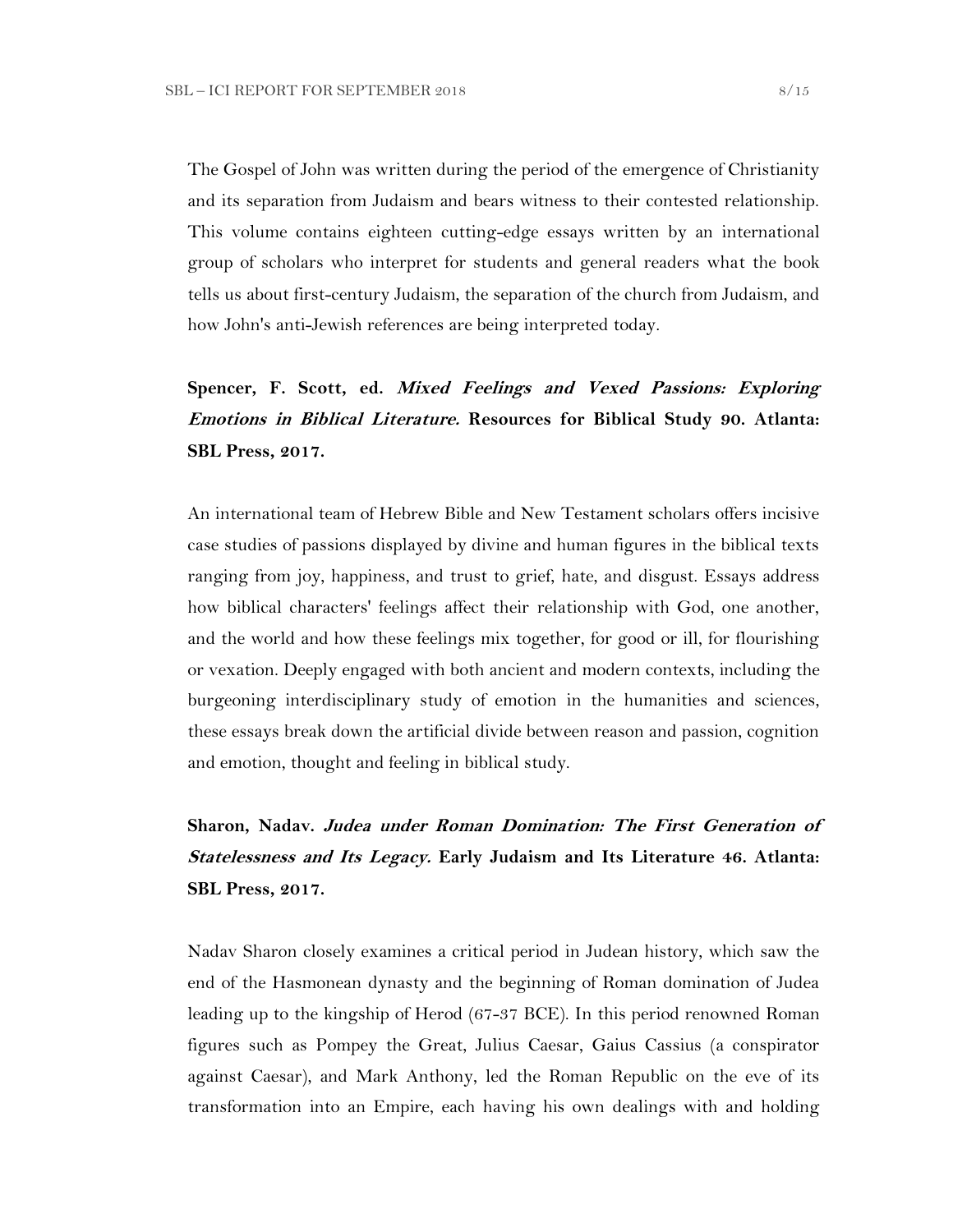sway over Judea at different times. This volume explores the impact of the Roman conquest on the authors of the Dead Sea Scrolls, enhances the understanding of later Judean-Roman relations and the roots of the Great Revolt, and examines how this early period of Roman domination had an impact on later developments in Judean society and religion.

## **Rogers, Justin M. Didymus the Blind and the Alexandrian Christian Reception of Philo. Studia Philonica Monograph 8. Atlanta: SBL Press, 2017.**

Justin M. Rogers surveys commentaries on Genesis, Job, Psalms, Ecclesiastes, and Zechariah by Didymus the Blind (ca. 313–398 CE), who was regarded by his students as one of the greatest Christian exegetes of the fourth century. Rogers highlights Didymus's Jewish sources, zeroing in on traditions of Philo of Alexandria, whose treatises were directly accessible to Didymus while he was authoring his exegetical works. Philonic material in Didymus is covered by extensive commentary, demonstrating that Philo was among the principle sources for the exegetical works of Didymus the Blind. Rogers also explores the mediating influence of the Alexandrian Christian tradition, focusing especially on the roles of Clement and Origen.

# JSTOR provides free or low cost access to more than 1,500 institutions in 69 countries

More than 1,500 institutions in Africa and other developing nations receive access to JSTOR free of charge or for steeply reduced fees. This is made possible through a combination of philanthropic support and the fees paid by libraries in other countries around the world, as well as publishers' eagerness to support this work. More information is available about JSTOR's [African Access](http://about.jstor.org/libraries/african-access-initiative)  [Initiative](http://about.jstor.org/libraries/african-access-initiative) and [Developing Nations Access Initiative](http://about.jstor.org/libraries/developing-nations-access-initiative) programs.

Need JSTOR Access?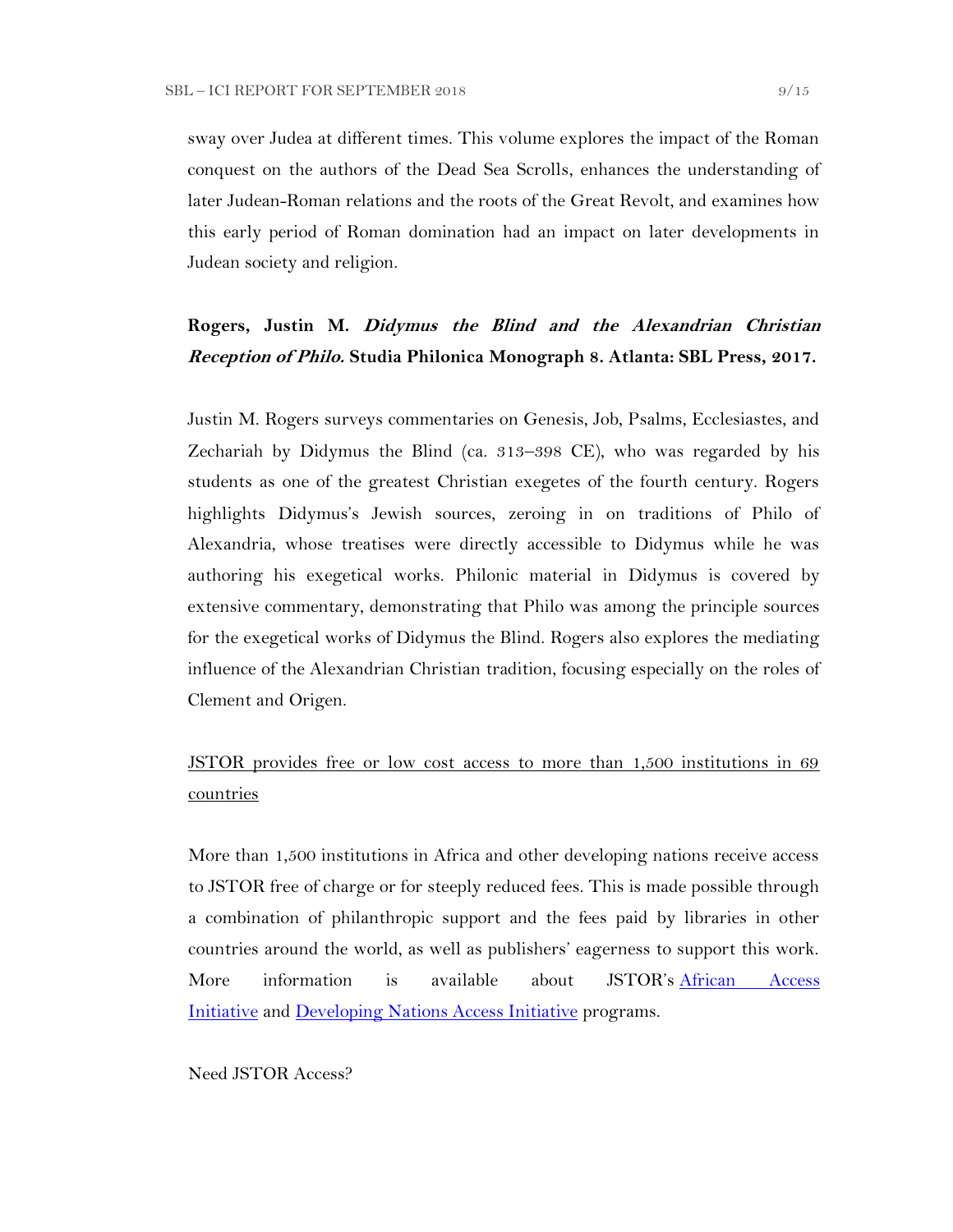As part of your Society of Biblical Literature membership, save 50% on the annual JPASS plan, your personal access to the JSTOR archive. With more than 1,900 scholarly journals, JSTOR is one of the world's leading academic databases. Millions of users worldwide rely on JSTOR for research, fact checking, and book reviews. This discounted subscription includes unlimited reading access and 120 article downloads. JSTOR adds new titles every month so you'll have a growing collection of the world's leading peer-reviewed journals only a click away.

To access the discounted JPASS, log-in to the SBL website with your member ID. Just below where you entered your member ID, click membership benefits. You will see JSTOR's JPASS among the benefits and a link "To get your savings: click here."

#### **(f) ICI TEACHING COLLABORATION PROGRAM**

In order to facilitate the exchange of scholars and institutions in biblical studies across the globe, a teaching collaboration program is run by the ICI. The facility consists of lists of scholars and institutions interested in exchanges that are made available on the SBL website.

See: [http://sbl-site.org/educational/ICITeaching.aspx.](http://sbl-site.org/educational/ICITeaching.aspx) If you or your institution is interested in such collaboration, please visit the site and enroll yourself in these lists. For more information, contact [Jackie du Toit.](mailto:dutoitjs@ufs.ac.za)

#### **(g) JOURNAL OF BIBLICAL LITERATURE (JBL) ARCHIVE**

Take note that an archive with JBL articles from volume 122.1 of 2003 through volume 130.1 of 2011 is available online to people accessing the SBL website from any ICI country. See http://www.sbl-site.org/publications/ICI\_JBLarchive.aspx. All articles in those volumes can be downloaded for free!

#### **(h) THE SBL WEBSITE**

The SBL website (on the SBL Press page) has a facility where one can search the full text of all SBL books! For this very convenient tool, see:

<http://sbl-site.org/publications/default.aspx>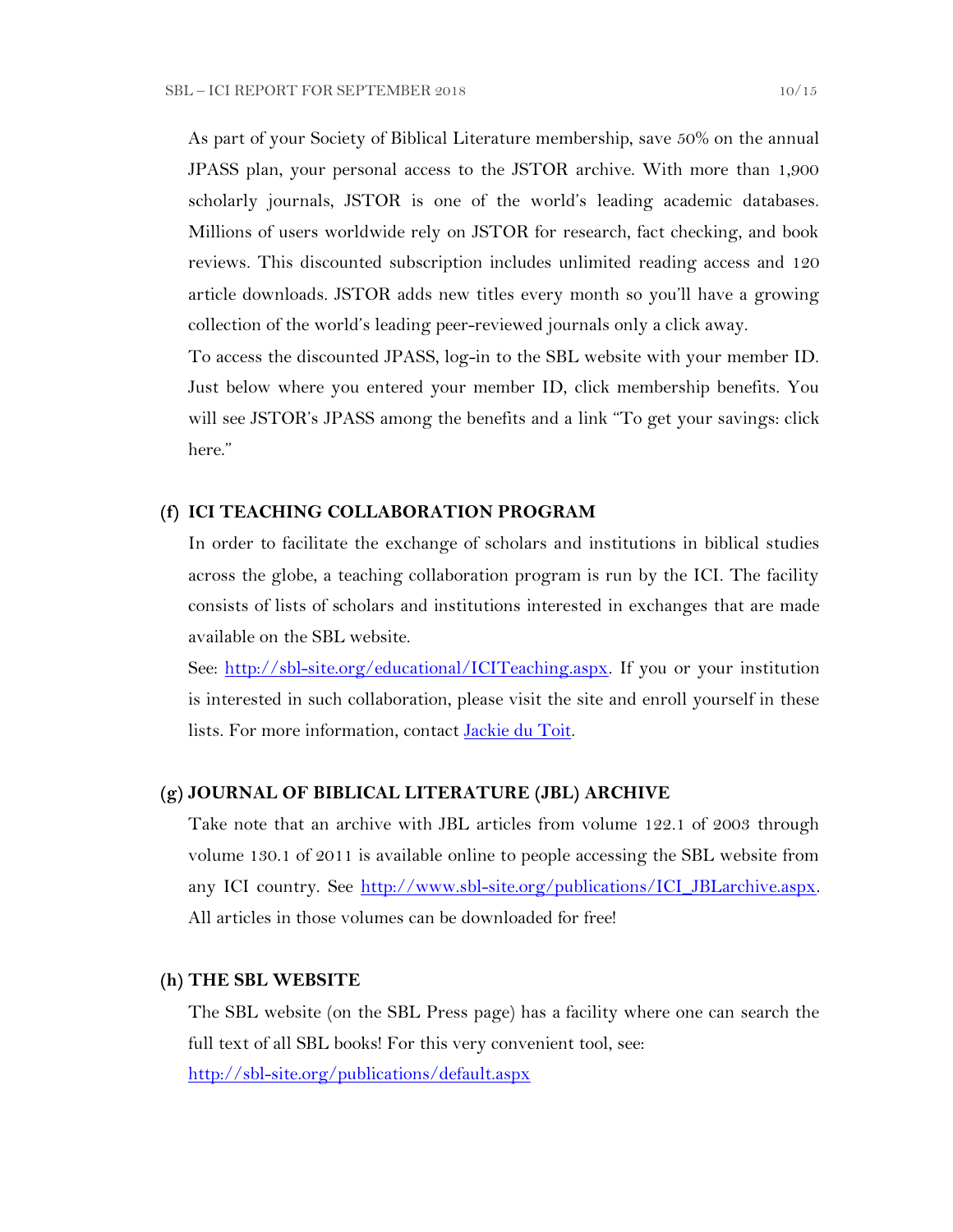For searching reviews of a vast number of academic publications, see the website of Review of Biblical Literature (RBL) at (you have to log in with your membership number):

<http://www.bookreviews.org/>

#### **(i) EVENTS**

The SBL maintains a significant list of events taking place anywhere in the globe. For the full list please go to<http://www.sbl-site.org/meetings/events.aspx> A selection of events is listed below—mainly those taking place in ICI regions. Please provide information on conferences in your region, including calls for papers, to Sharon Johnson at [sharon.johnson@sbl-site.org.](mailto:sharon.johnson@sbl-site.org)

#### **10/4-10/7 2018 Byzantine Studies Conference/BSC**

The Byzantine Studies Association of North America will hold theirconference at the The University of Texas at San Antonio/The Historic Menger Hotel, San Antonio. Papers from a wide range of disciplines will be presented, including those connecting Byzantium and neighboring Christian Medieval traditions with Islamic art, architecture, and culture.

<https://www.bsc2018.com/>

## **10/19-10/20 Visual Theology I: Transformative Looking Between the Visual Arts and Christian Doctrine (1850 – Now)**

This conference aims to create the space for theologically engaged conversations between religion and the arts, focussing on visual media produced or received in the modern period (1850 onwards). It encourages the critical explorations of Christian theology in images where such explorations account for the dynamic and reflexive contexts of 'post-secular' interpretation.

<https://www.visualtheology.org.uk/programme/>

#### **10/23-10/24 Resurrection in the Bible and Ancient Mediterranean World**

A Conference of the Institute of Biblical Studies, John Paul II Catholic University of Lublin, Poland. The main theme of the symposium will be resurrection in the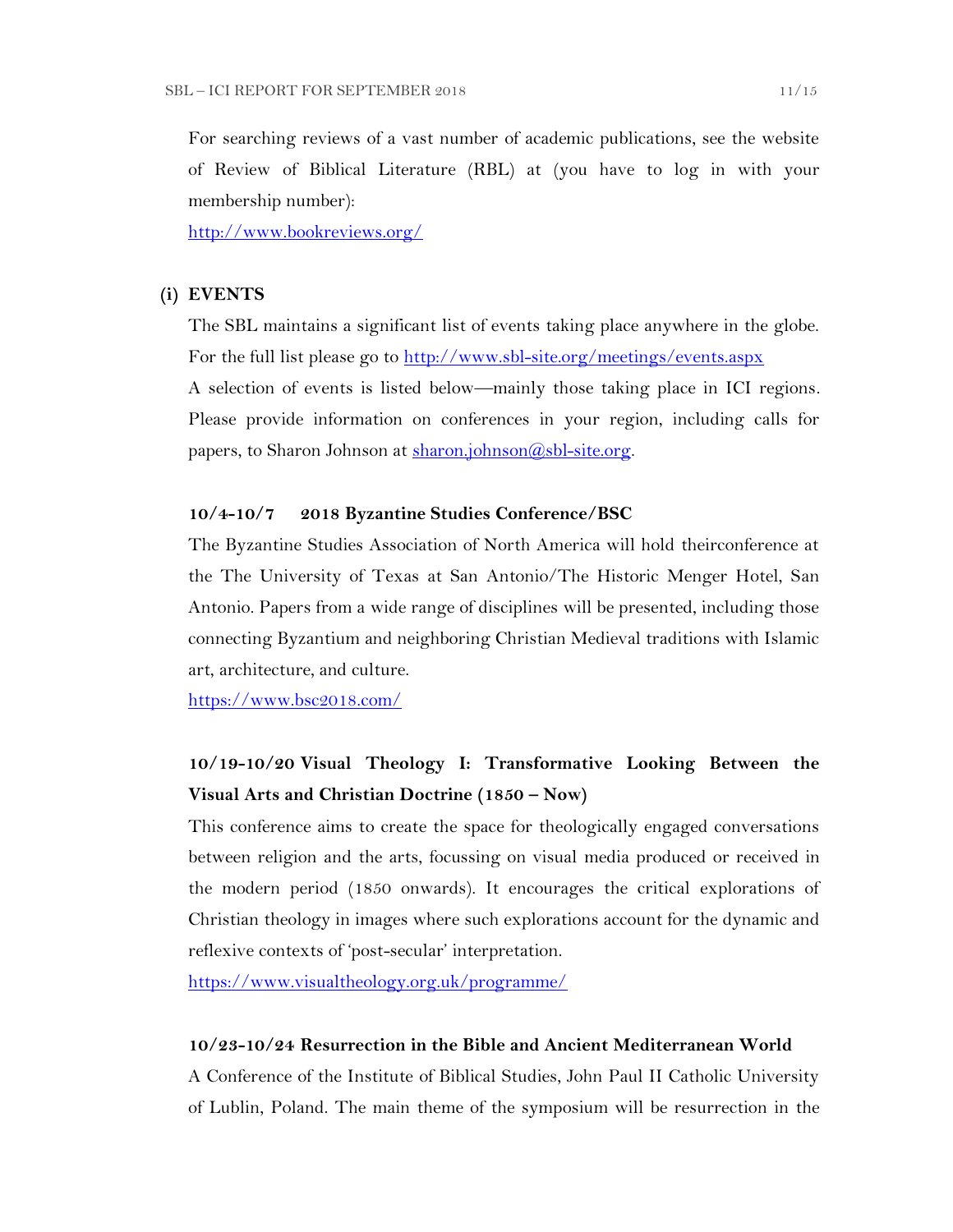Bible and extra-biblical traditions of the ancient Mediterranean World. The topics covered by conference papers can include: the shape and character of the idea of resurrection in the Bible and extra-biblical literature; the historical, anthropologico-cultural and theological analysis of the ancient texts and traditions on resurrection; the genesis and development of the idea of resurrection in the Hebrew Bible; the historical, socio-cultural and theological analysis of the idea of resurrection in New Testament texts together with their moral and ecclesiological implications; resurrection in Early Christian writings and traditions.

<http://ocs.academicon.pl/index.php/test/Resurrection2018>

#### **10/24-10/26 Psalms in Rituals from Antiquity to the Present**

Although the origins of the Psalms of the Hebrew Bible and their original Sitz im Leben remain hidden in the history of Israel yet to be uncovered, the Psalms became liturgical texts and parts of religious rituals in several religious traditions. The literary genre as such, their intimate connection to human experience and emotions as well as their form easily lend themselves to liturgical practice making them prime texts to be performed in religious rituals. At the same time, the psalms became means of identifying identity, of inclusion and exclusion. How are the psalms used to create exclusive distinct identities, where do they create connections between religious groups and identities? Are there parallel (liturgical) developments in Jewish and Christian traditions? Are there any direct influences and exchanges between the religious traditions that involve the psalms? The Research Centre "Dynamics of Jewish Ritual Practices in Pluralistic Contexts from Antiquity to the Present" located at the University of Erfurt will investigate some of these questions during its conference "Psalms in Rituals from Antiquity to the Present", which will take place October 24th to 26, 2018. The following researchers will present: Erhard Gerstenberger (Marburg), Angela Kim Harkins (Boston), Beate Ego (Bochum), Mika Pajunen (Helsinki), Günter Stemberger (Wien), Clemens Leonhard (Münster), A.J. Berkovitz (Princeton), Ophir Münz-Manor (Jerusalem/Hamburg), Esther Menn (Chicago), Isaac Kalimi (Mainz), Alan Cooper (New York), Ruth Langer (Boston), Rebecca Sebbagh (Erfurt), Jürgen Bärsch (Eichstätt-Ingolstadt), Harald Buchinger (Regensburg), Andreas Haug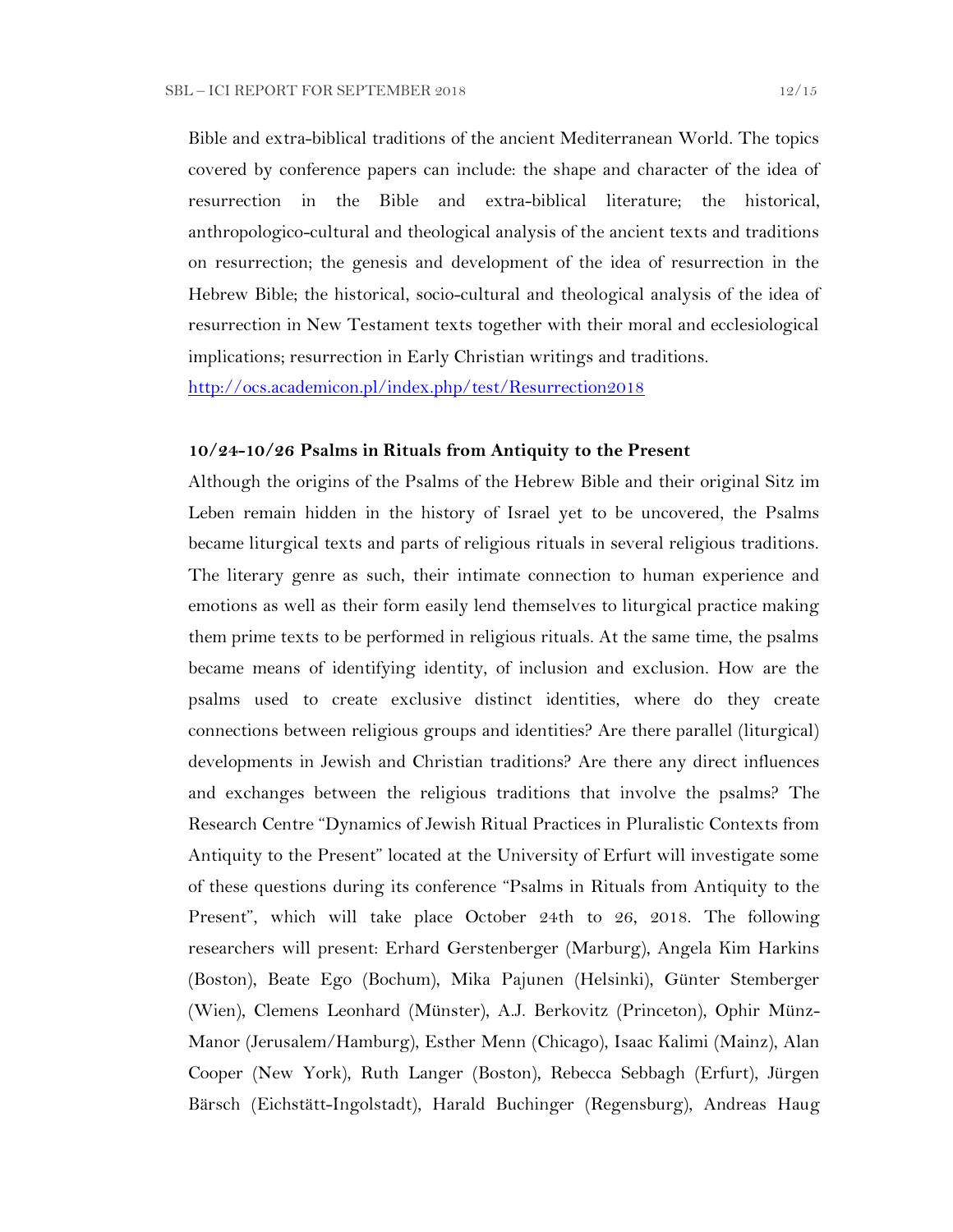(Würzburg), Bill Rebiger (Hamburg), Susanne Talabardon (Bamberg) and Benedikt Kranemann (Erfurt). On the evening of October 24, the Research Centre is pleased to invite all conference participants as well as the general public to a lecture/concert featuring Jascha Nemtsov and the Klenke-Quartett. They will perform works by Ursula Mamlok and Leo Ornstein.

<https://www.uni-erfurt.de/index.php?id=36980&L=1>

### **11/17-11/20 SBL Annual Meeting in Denver, Colorado.**

<https://www.sbl-site.org/meetings/AnnualMeeting.aspx>

## **1/23-1/25 Prayer and the Ancient City: Influences of Urban Space**

The Martin-Luther-University Halle-Wittenberg will host the conference. The workshop is a first attempt to investigate the impact of urban space on prayer practices and related religious thought and belief in antiquity <https://www.theologie.uni-halle.de/nt/aktuelles/>

## **7/21-7/24 The British Association of Jewish Studies Conference**

BAJS Annual Conference will be held at the University of Oxford. Theme: What is Commentary?

<https://britishjewishstudies.org/about/conference-2018/>

## **7/23-7/26 SBL International Meeting**

Our host institution is the United Theological College, Bangalore, India. <https://www.sbl-site.org/meetings/Internationalmeeting.aspx>

## **7/30-8/2 Society for New Testament Studies**

SNTS 2019 General Meeting will be held in Marburg, Germany. <http://snts.international/general-meetings/>

### **August 2019**

## **8/4-8/9 International Organization for the Study of the Old Testament** The 23rd Congress of IOSOT will be held at the University of Aberdeen.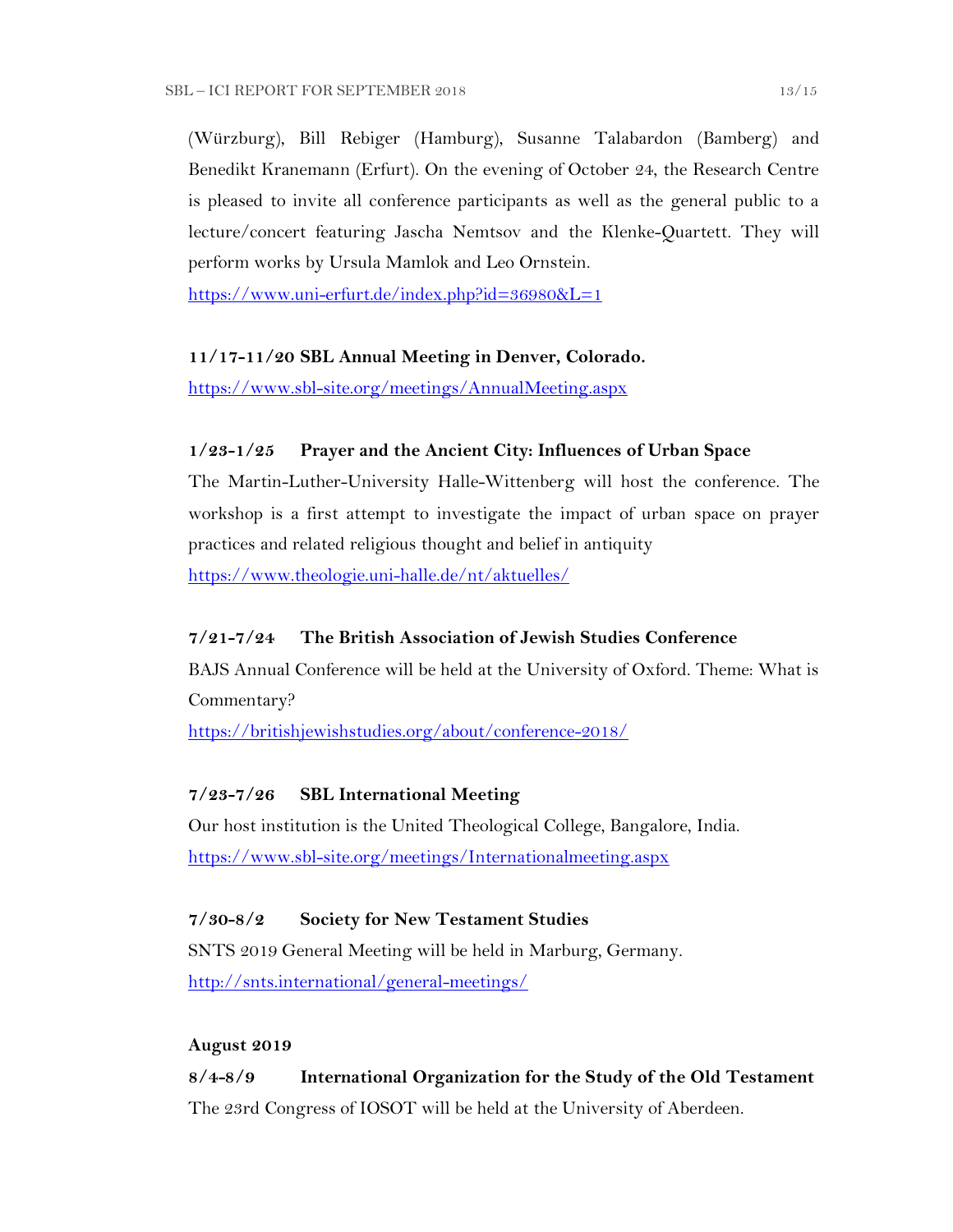#### <https://www.abdn.ac.uk/events/conferences/iosot/index.php>

#### **8/11-8/14 European Association of Biblical Studies**

2019 Annual Conference will be held in Warsaw, Poland. <https://www.eabs.net/>

#### **(j) SBL EDUCATIONAL RESOURCES FREELY AVAILABLE**

There are links to numerous educational resources on the SBL website. The following are freely available: (i) Resources on Teaching the Bible; (ii) Freely downloadable Hebrew, Greek and Transliteration fonts (amongst others); (iii) Resources on Bible translations and commentaries; and (iv) Research tool resources.

See<http://sbl-site.org/educational/default.aspx>

Also remember to check the newly-developed **Bible Odyssey** online portal. See [www.bibleodyssey.org.](http://www.bibleodyssey.org/) This portal offers wonderful educational resources, but also resources for broader popular audiences. Use this site to popularize our academic studies in faith communities!

Any topics you would like to see Bible Odyssey address? Just send a message to: [bow@sbl-site.org](mailto:bow@sbl-site.org)

#### **(k) PLEASE PASS ON THE INFORMATION**

Please share this newsletter with your colleagues and students and become a liaison for your institution and SBL. (Please contact our liaison officer, *Jackie du* [Toit,](mailto:dutoitjs@ufs.ac.za) if you would like to assist as contact person in your region.) Your advocacy for ICI strengthens biblical studies as a discipline and builds relationships in the global community. Thank you to those who have done so in the past—we also receive letters from people who received the newsletter from someone else.

Thanks a lot for your interest and spread the word! Juan